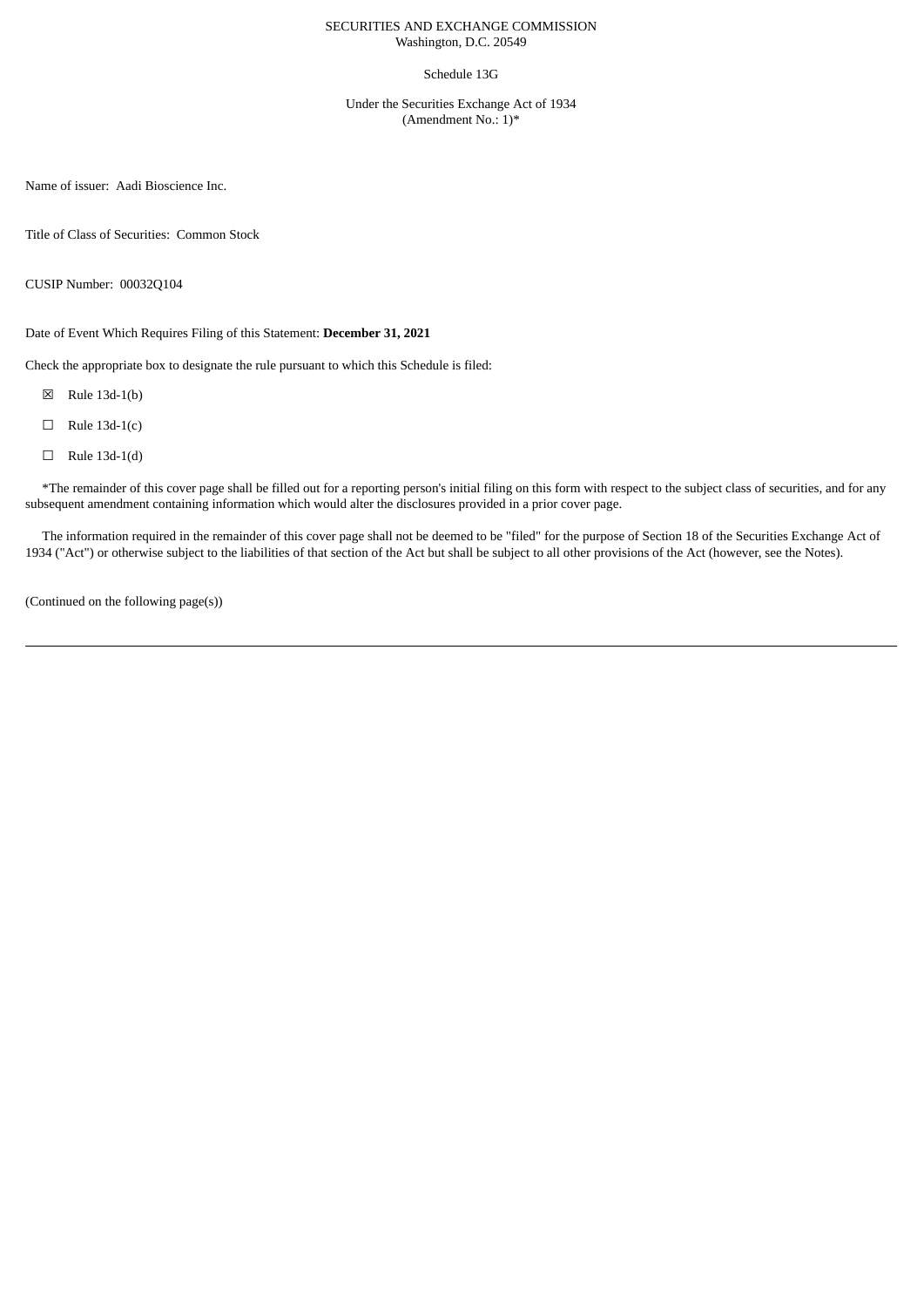1. NAME OF REPORTING PERSON I.R.S. IDENTIFICATION NO. OF ABOVE PERSON

The Vanguard Group - 23-1945930

2. CHECK THE APPROPRIATE [LINE] IF A MEMBER OF A GROUP

A. B.  $X$ 

3. SEC USE ONLY

4. CITIZENSHIP OF PLACE OF ORGANIZATION

Pennsylvania

(For questions 5-8, report the number of shares beneficially owned by each reporting person with:)

5. SOLE VOTING POWER

 $\overline{0}$ 

6. SHARED VOTING POWER

3,432

7. SOLE DISPOSITIVE POWER

749,824

8. SHARED DISPOSITIVE POWER

11,649

9. AGGREGATE AMOUNT BENEFICIALLY OWNED BY EACH REPORTING PERSON

761,473

10. CHECK BOX IF THE AGGREGATE AMOUNT IN ROW (9) EXCLUDES CERTAIN SHARES

N/A

11. PERCENT OF CLASS REPRESENTED BY AMOUNT IN ROW 9

3.64%

12. TYPE OF REPORTING PERSON

IA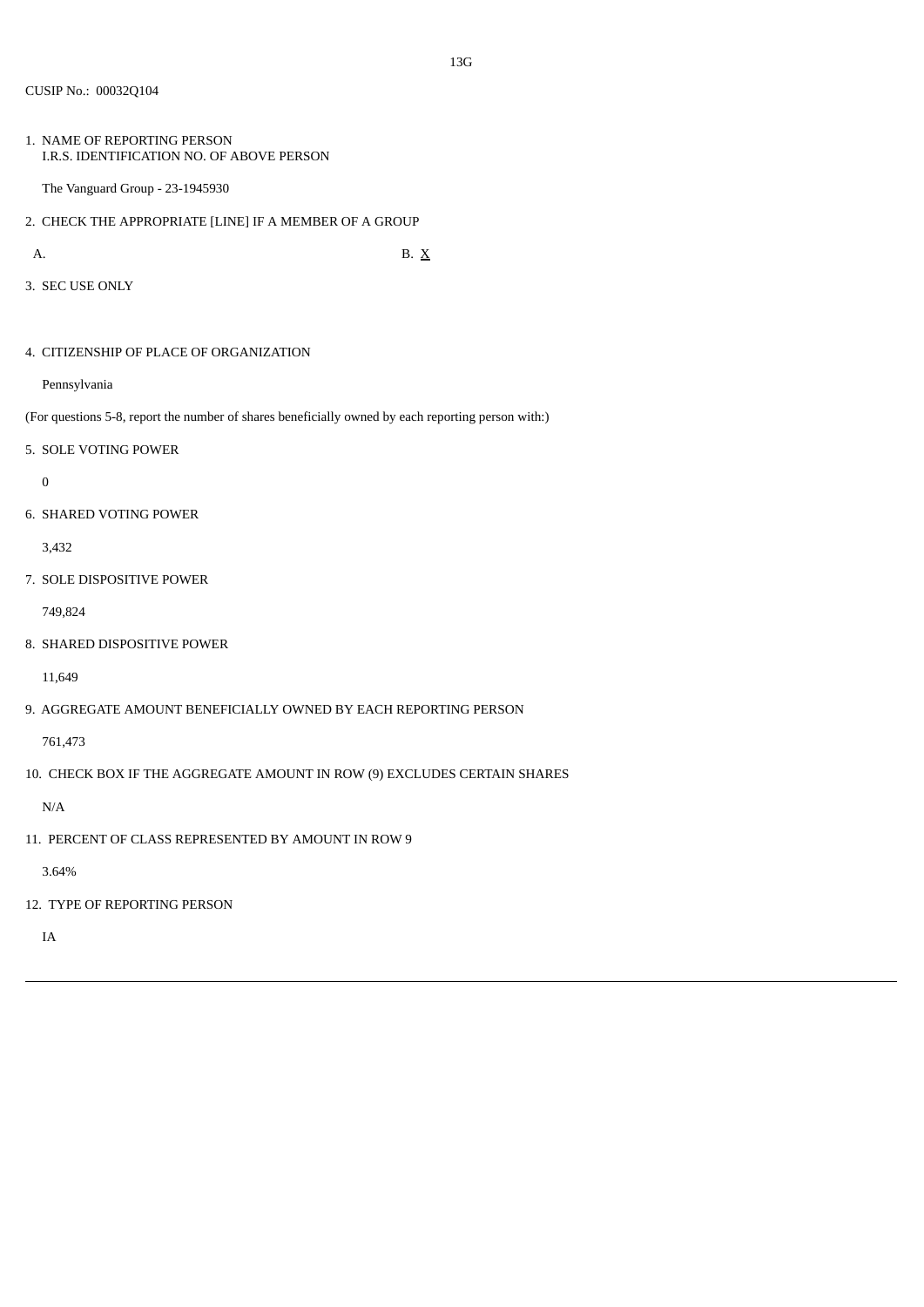# SECURITIES AND EXCHANGE COMMISSION Washington, D.C. 20549

Schedule 13G Under the Securities Act of 1934

Item 1(a) - Name of Issuer:

Aadi Bioscience Inc.

Item 1(b) - Address of Issuer's Principal Executive Offices:

17383 Sunset Avenue, Suite A250 Pacific Palisades, CA 90272

# Item 2(a) - Name of Person Filing:

The Vanguard Group - 23-1945930

# Item 2(b) – Address of Principal Business Office or, if none, residence:

100 Vanguard Blvd. Malvern, PA 19355

Item 2(c) – Citizenship:

Pennsylvania

Item 2(d) - Title of Class of Securities:

Common Stock

# Item 2(e) - CUSIP Number

00032Q104

# Item 3 - Type of Filing:

This statement is being filed pursuant to Rule 13d-1. An investment adviser in accordance with §240.13d-1(b)(1)(ii)(E).

Item 4 - Ownership:

(a) Amount Beneficially Owned:

(b) Percent of Class: